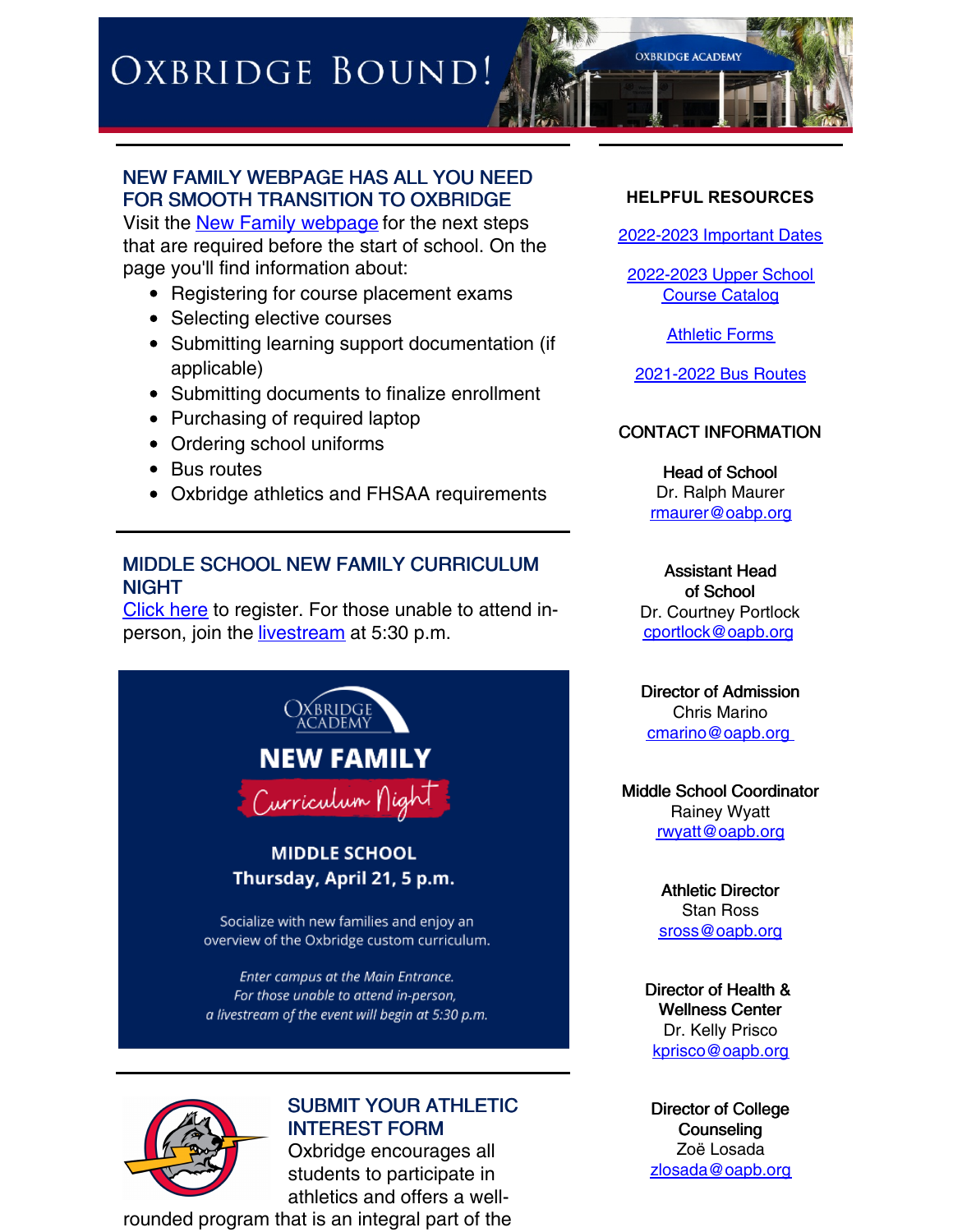educational experience at Oxbridge. Nearly 70 percent of students play a sport. Please complete this athletic [interest](https://www.oapb.org/athletics/new-student-athletic-questionnaire) form to let us know if you are interested in trying out for any of our school's athletic teams. Oxbridge fields 22 sports teams, including unique sports like equestrian and sailing. If you are not interested in playing, but have an interest in sports, there are many other ways to get involved with our athletic program. For example, consider becoming a team manager, videographer, announcer, statistician, or suggest another important support role.

# ENJOY AN EVENING OUT; MEET OTHER FAMILIES; AND SUPPORT OXBRIDGE!







# **OXBRIDGE ACADEMY ATHLETICS**

Accounting Manager Lisa Weger lweger@oapb.org

DEI Coordinator Michael D'Egidio mdegidio@oapb.org